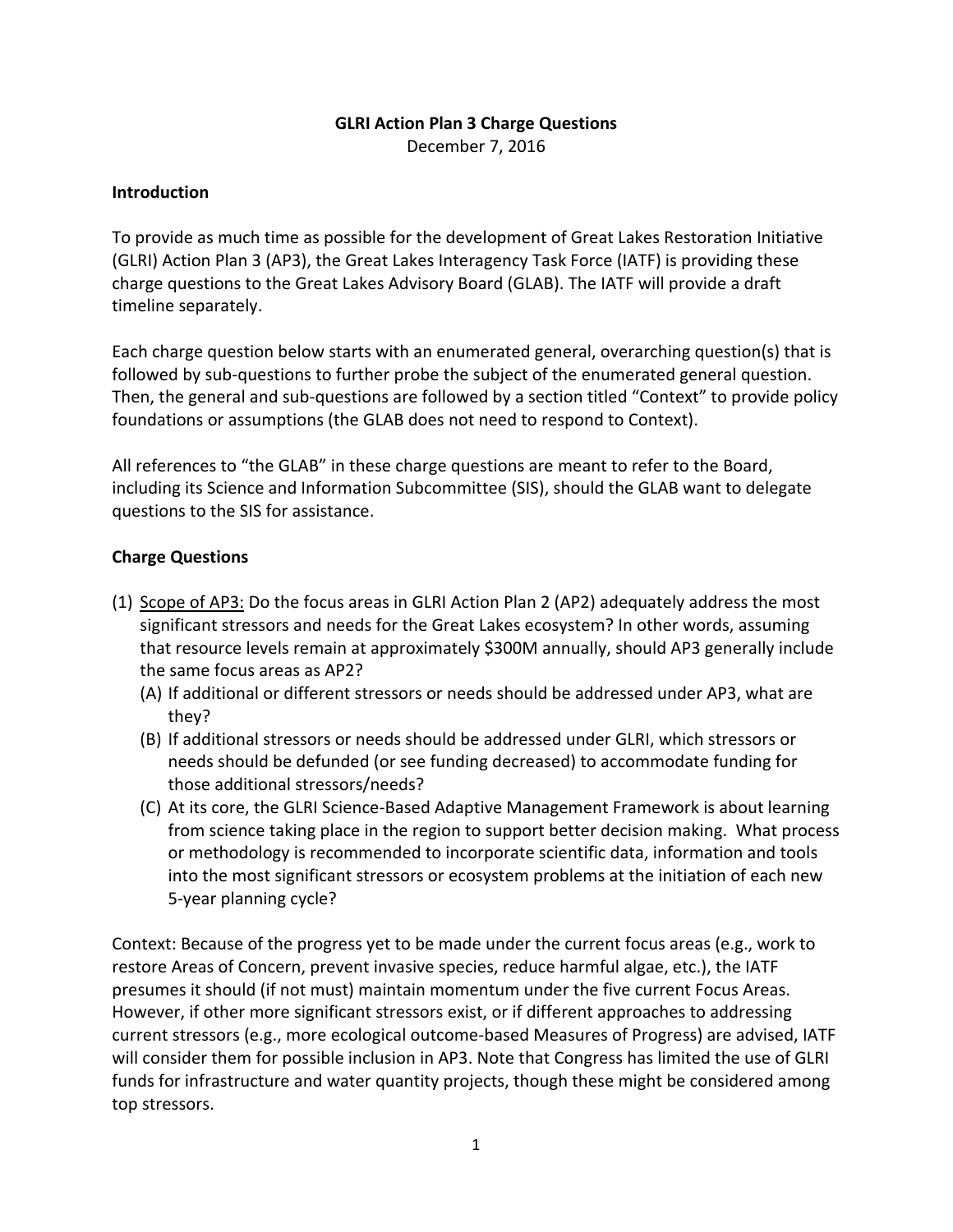Additionally, the Science-Based Adaptive Management Process for Great Lakes Restoration Initiative Action Plan 2 (version 1.0 January 2016) states that "every five years, federal agencies develop a GLRI Action Plan that updates and refines objectives, commitments, measures of progress, and long-term goals. Both of these cycles involve systematic and continual integration of careful project selection, project assessment, ecosystem monitoring and prioritization of environmental problems in order to efficiently make continued progress toward long-term goals for the Great Lakes ecosystem." The GLRI AM Pilot Project seeks to clarify the 5-year Adaptive Management cycle of developing Action Plans (additionally, see Charge Question 5).

(2) Public Engagement: What does the Board recommend to ensure *effective* public input into the development of AP3 beyond seeking advice from GLAB?

Context: The IATF seeks "effective" public engagement, that is, adequate opportunities for the public to inform the development of AP3. Because of the need for AP3 development to be coordinated with other federal agencies, GLAB, OMB and others before finalization, *effective* input means input that can ensure the IATF stays on schedule and that will result in the greatest opportunity for the greatest number of interested stakeholders for successful AP3 development and implementation. The IATF does not contemplate ongoing public outreach. A draft timeline for AP3 development can be provided to GLAB if requested.

- (3) Runoff Reduction: How can GLRI investments be more effective in getting sustainable runoff reduction practices established or by exploring treatment technologies that will reduce nutrient loadings that contribute to harmful algal blooms, hypoxia, and other water quality threats from agricultural areas?
	- (A) What specific approaches are recommended by the GLAB to help achieve its recommendation from December 2013 that "funding priority should be given to projects in communities that demonstrate a commitment to implement comprehensive conservation farm plans that are sustainable and perpetual."<sup>1</sup>
	- (B) Given the length of time it takes to institute such of the sustainable practices, what AP3 annual Measure(s) of Progress should be developed to measure demonstrable *and sustainable* progress toward ecological outcomes while at the same time providing sufficient time for such sustainable practices to work?

Context: While the Great Lakes community is making steady progress in many of the focus areas, more effective action is needed to reduce nutrient runoff from agricultural lands. The IATF has attempted to implement GLAB's recommendation: "funding priority should be given to projects in communities that demonstrate a commitment to implement comprehensive conservation farm plans that are sustainable and perpetual."<sup>2</sup> However, the IATF has experienced several barriers to making short-term progress through sustainable runoff reduction approaches. For example, it has found limited capacity for conservation easements (e.g., through land trusts, etc.) in upstream Maumee River watershed areas; the few stakeholders who can provide some capacity require agriculture easements to

 $\overline{\phantom{a}}$ 

<sup>&</sup>lt;sup>1</sup> See, [https://www.glri.us/pdfs/glab-report-20131223.pdf,](https://www.glri.us/pdfs/glab-report-20131223.pdf) page 7.

<sup>&</sup>lt;sup>2</sup> See, [https://www.glri.us/pdfs/glab-report-20131223.pdf,](https://www.glri.us/pdfs/glab-report-20131223.pdf) page 7.